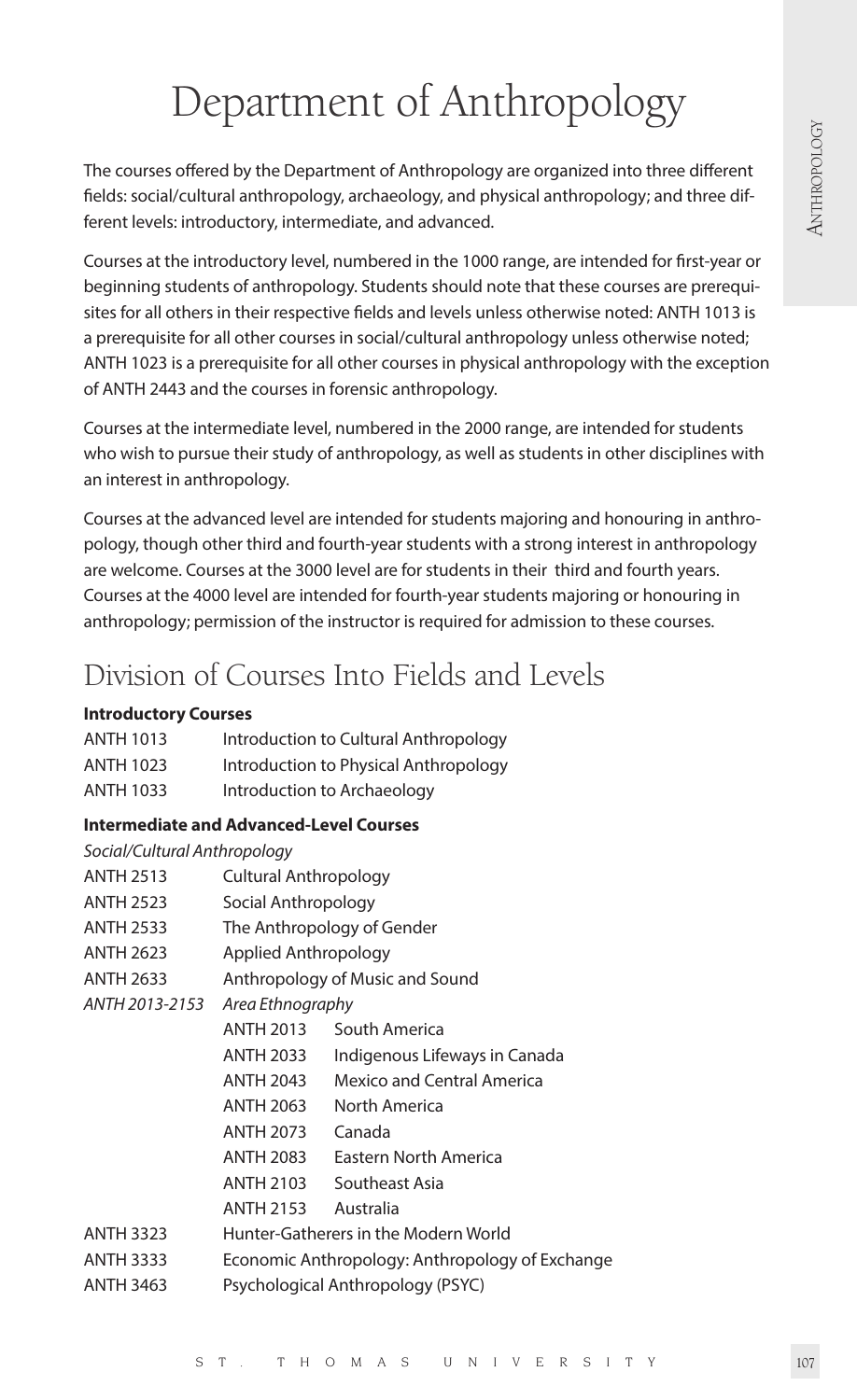| <b>ANTH 3643</b> | Anthropology of Religion                                       |
|------------------|----------------------------------------------------------------|
| <b>ANTH 3673</b> | Music and Globalization                                        |
| <b>ANTH 3683</b> | The Anthropology of Sport                                      |
| <b>ANTH 3693</b> | Media Anthropology                                             |
| <b>ANTH 3723</b> | Human Ecology                                                  |
| <b>ANTH 3803</b> | Reading Ethnography                                            |
| ANTH 3806        | Readings in Anthropological Theory                             |
| <b>ANTH 3913</b> | Research Methods: Introduction to Qualitative Research Methods |
| <b>ANTH 4023</b> | Celtic Musics and Invented Traditions in Atlantic Canada       |
| Archaeology      |                                                                |
| <b>ANTH 2303</b> | Issues in Archaeology                                          |
| <b>ANTH 2323</b> | Archaeology of Early Societies - Eurasia, Africa, Oceania      |

- ANTH 2333 World Archaeology
- ANTH 2343 Archaeology of Early Societies: North and Central America
- ANTH 2353 Archaeology of Early Societies: South America
- ANTH 2363 Archaeology of Early Societies: Mesoamerica

# *Physical Anthropology*

| <b>ANTH 2413</b> | Human Biological Variation       |
|------------------|----------------------------------|
| <b>ANTH 2423</b> | Human Evolution: Fact and Theory |
| <b>ANTH 2443</b> | Human Skeletal Biology           |

# *Forensic Anthropology*

| <b>ANTH 3443</b> | Forensic Osteology and Archaeology |
|------------------|------------------------------------|
| <b>ANTH 4443</b> | Applied Forensic Anthropology      |

# **Advanced and Honours Courses**

| ANTH 4003        | Issues in Anthropology     |
|------------------|----------------------------|
| <b>ANTH 4013</b> | <b>Honours Seminar</b>     |
| <b>ANTH 4453</b> | Seminar on Selected Topics |
| ANTH 4553/6      | Independent Study          |
| <b>ANTH 4666</b> | <b>Honours Thesis</b>      |

# **Honours in Anthropology**

Admission to the Honours program is at the discretion of the faculty members of the Department of Anthropology. To gain entry to the Honours program, students must have a minimum 3.5 grade point average for all university courses. To earn an Honours degree, students must obtain a minimum 3.5 grade point average on forty-eight credit hours in anthropology courses, including the required courses, and a minimum B grade on the Honours thesis (ANTH 4666). Students intending to complete the Honours program in Anthropology must consult a faculty advisor and present an application to the Department of Anthropology no later than the last day of February of the year preceding the anticipated graduation date.

Students wishing to pursue the Honours program are required to complete a minimum of 48 credit hours in anthropology, including all of the following required courses:

- ANTH 1013 Introduction to Cultural Anthropology
- ANTH 1023 Introduction to Physical Anthropology
- One archaeology course at the 2000 level
- Two area ethnography courses
- ANTH 3806 Readings in Anthropological Theory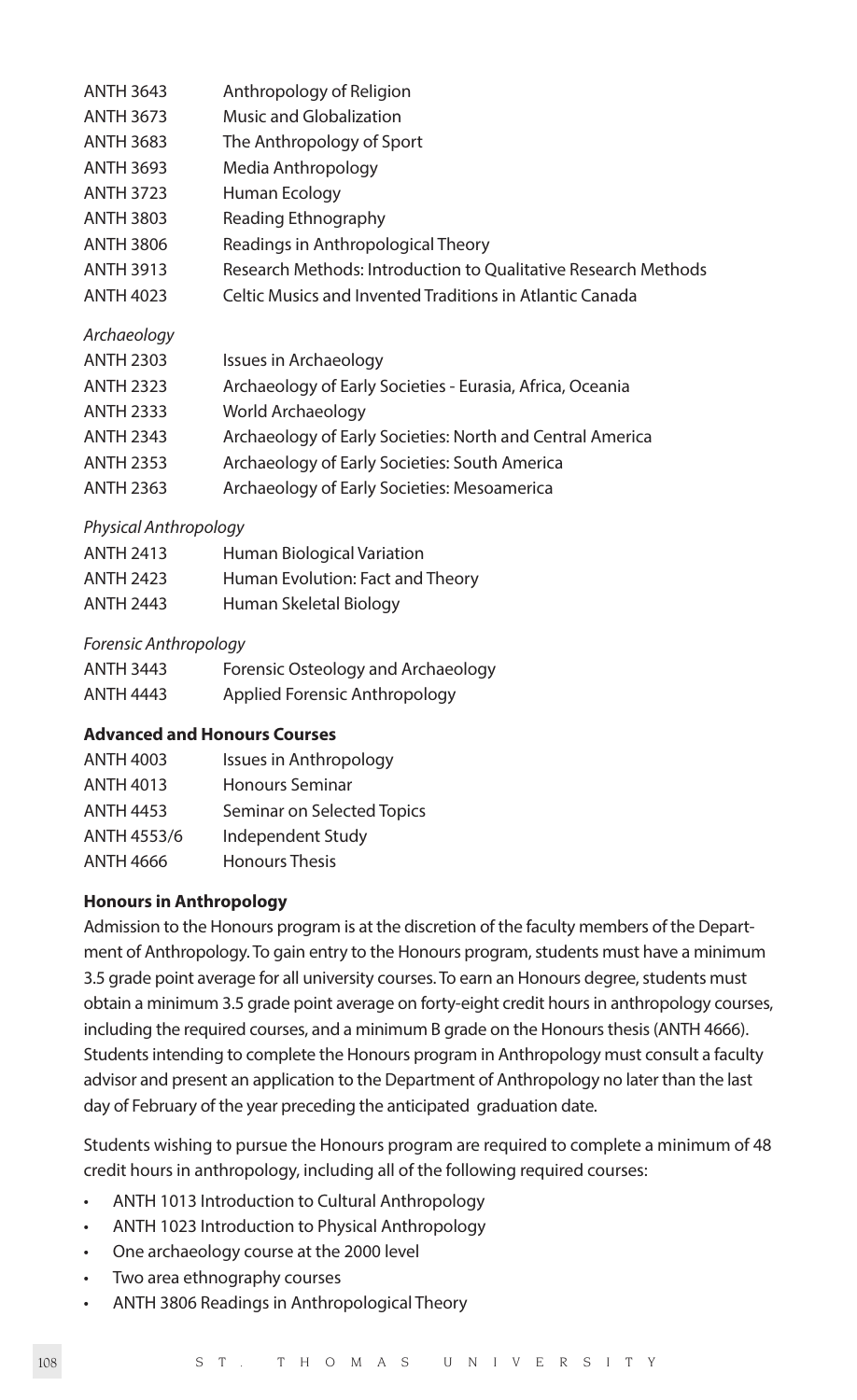- ANTH 3913 Introduction to Qualitative Research Methods
- ANTH 4003 Issues in Anthropology
- ANTH 4666 Honours Thesis

#### **Major in Anthropology**

Majors must meet with department chair to declare their Anthropology major. Students majoring in anthropology are required to complete a minimum of 36 credit hours in anthropology, including all of the following required courses:

- ANTH 1013 Introduction to Cultural Anthropology
- ANTH 1023 Introduction to Physical Anthropology
- One archaeology course at the 2000 level
- Two area ethnography courses
- ANTH 3806 Readings in Anthropological Theory
- ANTH 3913 Introduction to Qualitative Research Methods
- ANTH 4003 Issues in Anthropology

#### **Minor in Anthropology**

Students minoring in anthropology are required to complete a minimum of 18 credit hours in anthropology, including all of the following:

- ANTH 1013 Introduction to Cultural Anthropology
- ANTH 1023 Introduction to Physical Anthropology
- One area ethnography course

# **Minor in Forensic Anthropology**

Forensic anthropology intersects with both anthropological and forensic studies. It is a specialty within the subdiscipline of physical anthropology and, because it deals with the analysis of human skeletal remains in a medico-legal context, it has applications for forensic science.

Prospective students are advised that ANTH 1023 is not a prerequisite for any of the required courses; that the required courses are to be taken in the order listed, with each a prerequisite of the subsequent course; and that ANTH 4443 has an enrolment limit of 25 with admission requiring permission of the instructor.

Students minoring in forensic anthropology are required to complete a minimum of 18 credit hours, of which 9 credit hours are from the required courses and a minimum of 9 credit hours from the optional courses:

#### *Required courses:*

| <b>ANTH 2443</b> | Human Skeletal Biology             |
|------------------|------------------------------------|
| <b>ANTH 3443</b> | Forensic Osteology and Archaeology |
| <b>ANTH 4443</b> | Applied Forensic Anthropology      |

#### *Optional Courses:*

| <b>ANTH 1023</b> | Introduction to Physical Anthropology |
|------------------|---------------------------------------|
| <b>ANTH 1033</b> | Introduction to Archaeology           |
| <b>ANTH 2413</b> | Human Biological Diversity            |
| <b>BIOL 1503</b> | Principles of Biology: Part I         |
| <b>BIOL 1513</b> | Principles of Biology: Part II        |
| <b>CRIM 1013</b> | Introduction to Criminology           |
| <b>CRIM 1023</b> | Introduction to Criminal Justice      |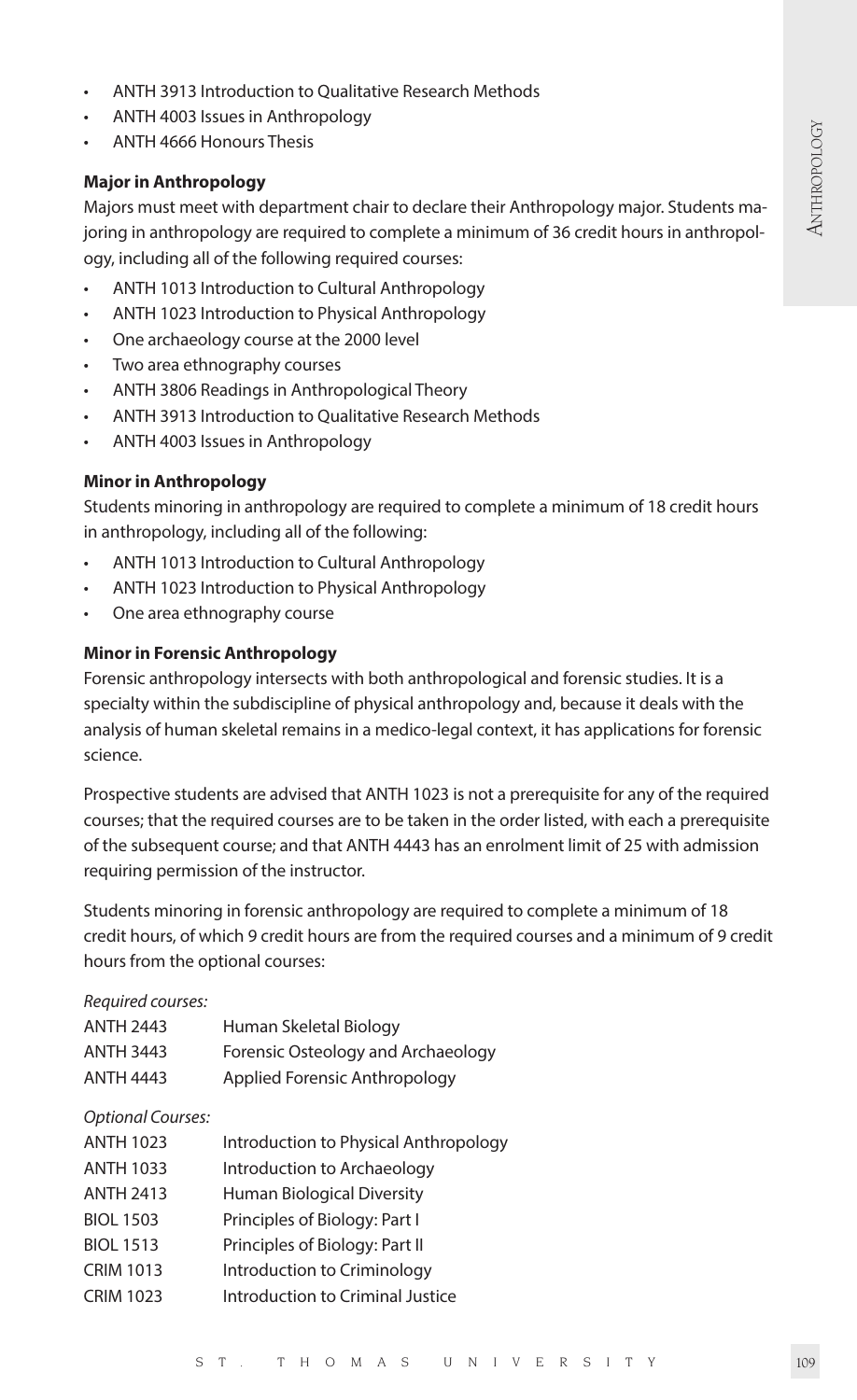| <b>HMRT 2003</b> | Introduction to Human Rights |
|------------------|------------------------------|
| <b>HMRT 3123</b> | International Human Rights   |

# **ANTH-1013. Introduction to Cultural Anthropology**

This is an introduction to the study of contemporary cultures and languages and to the methods of ethnographic fieldwork.

# **ANTH-1023. Introduction to Physical Anthropology**

An introduction to the study of humans as a biocultural species. The focus of this course is on human evolution, human variation and genetics, nonhuman primates, and the work of physical anthropologists.

# **ANTH-1033. Introduction to Archaeology**

This course overviews cultural diversity throughout the archaeological record, emphasizing cultural change. Topics such as adaptation, the development of complex societies, the rise of the state, and the role of archaeology in human history will be discussed. Basic archaeological methods, theory, and techniques will be presented. Multiple case studies, from different parts of the world, will illustrate how archaeologists recover, describe, and analyze the past.

# **ANTH-2013. Area Ethnography: South America**

Ethnographic and ethnological study of the culture of South America. Prerequisite: ANTH 1013.

# **ANTH-2033. Area Ethnography: Indigenous Lifeways in Canada**

Ethnographic and ethnological study of Indigenous cultures and processes in urban and rural Canada. Prerequisite: None, although ANTH 1013 is desirable.

# **ANTH-2043. Area Ethnography: Mexico and Central America**

Ethnographic and ethnological study of the culture of Mexico and Central America. Prerequisite: ANTH 1013.

# **ANTH-2063. Area Ethnography: North America**

Ethnographic and ethnological study of the cultures of North America. Prerequisite: ANTH 1013.

# **ANTH-2073. Area Ethnography: Canada**

Ethnographic and ethnological study of the cultures of Canada. Prerequisite: ANTH 1013.

# **ANTH-2083. Area Ethnography: Eastern North America**

Ethnographic and ethnological study of the cultures of Eastern North America. Prerequisite: ANTH 1013.

# **ANTH-2103. Area Ethnography: Southeast Asia**

Ethnographic and ethnological study of the cultures of Southeast Asia. Prerequisite: ANTH 1013.

# **ANTH-2153. Area Ethnography: Australia**

Ethnographic and ethnological study of the cultures of Australia. Prerequisite: ANTH 1013.

# **ANTH-2303. Issues in Archaeology**

The aim of this course is to explore critically current trends and issues in archaeological theory and methods, such as system theory, postprocessual theory, etc., and their impact on current practice in archaeology.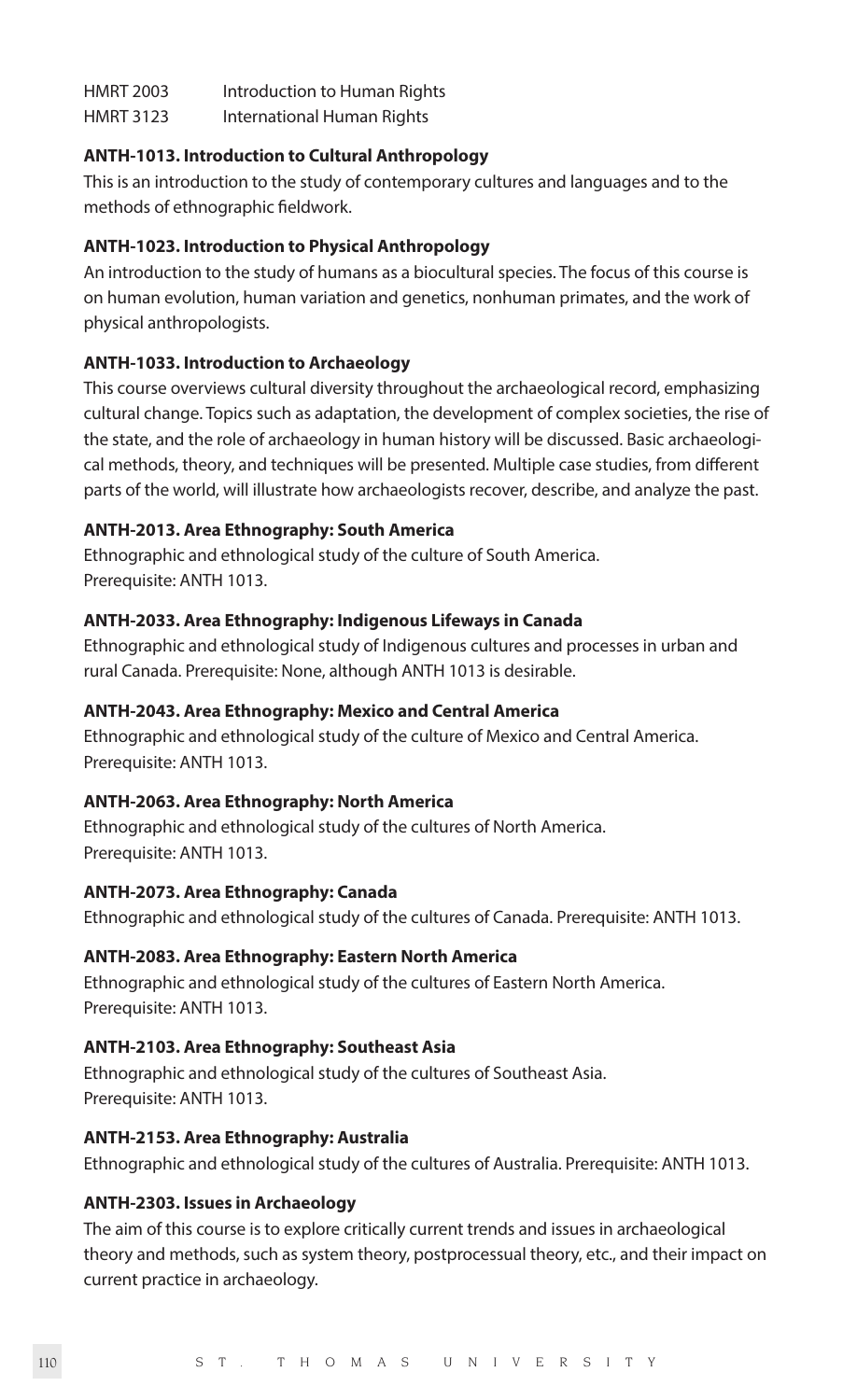# **ANTH-2323. Archaeology of Early Societies: Eurasia, Africa, Oceania**

The archaeological record of the origin and evolution of human culture and social behaviour. Emphasis is placed on earliest human culture and society, its development, and theoretical interpretations of this development.

# **ANTH-2333. World Archaeology**

This course will introduce students to past cultural expressions in different parts of the world. Following a general introduction to archaeological methods and techniques and the nature of archaeological record, this course will proceed to discuss multiple archaeological cases related to the ways of life of hunter-gatherers and complex societies - chiefdoms and states - as well as the rise and fall of these forms of social and political organization. Past cultural practices and the processes that give rise to cultural change will be examined in different locations around the globe. Prerequisite: None.

# **ANTH-2343. Archaeology of Early Societies: North and Central America**

This course will introduce students to past cultural expressions in North and Central America based on archaeological data. The peopling of the region, complex hunter-gatherers and the rise of chiefdoms, and the development of early states will be considered. Past cultural diversity as well as the process that gives rise to it will be examined in different geographical settings. A time span of more that 14,000 years will be covered during the academic term. Prerequisite: None.

#### **ANTH-2353. Archaeology of Early Societies: South America**

This course will introduce students to past cultural expressions in South America and the Caribbean region. The human colonization of the region and the adaptation of those early communities will be considered. The development of agriculture and the adoption of a sedentary life as well as the rise and collapse of complex societies will be examined. Past cultural diversity of both regions, as well as the process that gives rise to it will be examined in different geographical settings. A time span of more than 12,000 years will be covered during the term. Prerequisite: None.

#### **ANTH 2363. Archaeology of Early Societies: Mesoamerica**

Mesoamerica is an area covering Southern Mexico, Guatemala, Belize, Honduras and Salvador. In this region hunter-gatherers' experimentation with plants gave rise to the cultivars, such as tomatoes and corn. Three thousand years ago urban centers developed there, political organizations arose and writing was invented. Two thousand years ago the first mega city in North America was created there. This course explores, using archaeological concepts and theory, 10,000 years of Mesoamerican cultural diversity and history.

#### **ANTH-2413. Human Biological Variation**

The goal of this course is to understand why biological variations exist and how these variations help populations adapt to varying environments. The course will examine visible human adaptations (e.g. differences in skin pigmentation) and invisible adaptations (e.g. thermal acclimatization, blood groups). An important component of the course will be anthropological demography, i.e. the study of population structure and cultural/historical influences on health and mortality. The format of the course will be a combination of in-class lab work/exercises and lectures. Not open to first-year students.

#### **ANTH-2423. Human Evolution: Fact and Theory**

This course is a study of the current knowledge and scientific debate regarding the origins and development of the human species. Fossil evidence and evolutionary theory from a historical and modern perspective are emphasized. Not open to first-year students.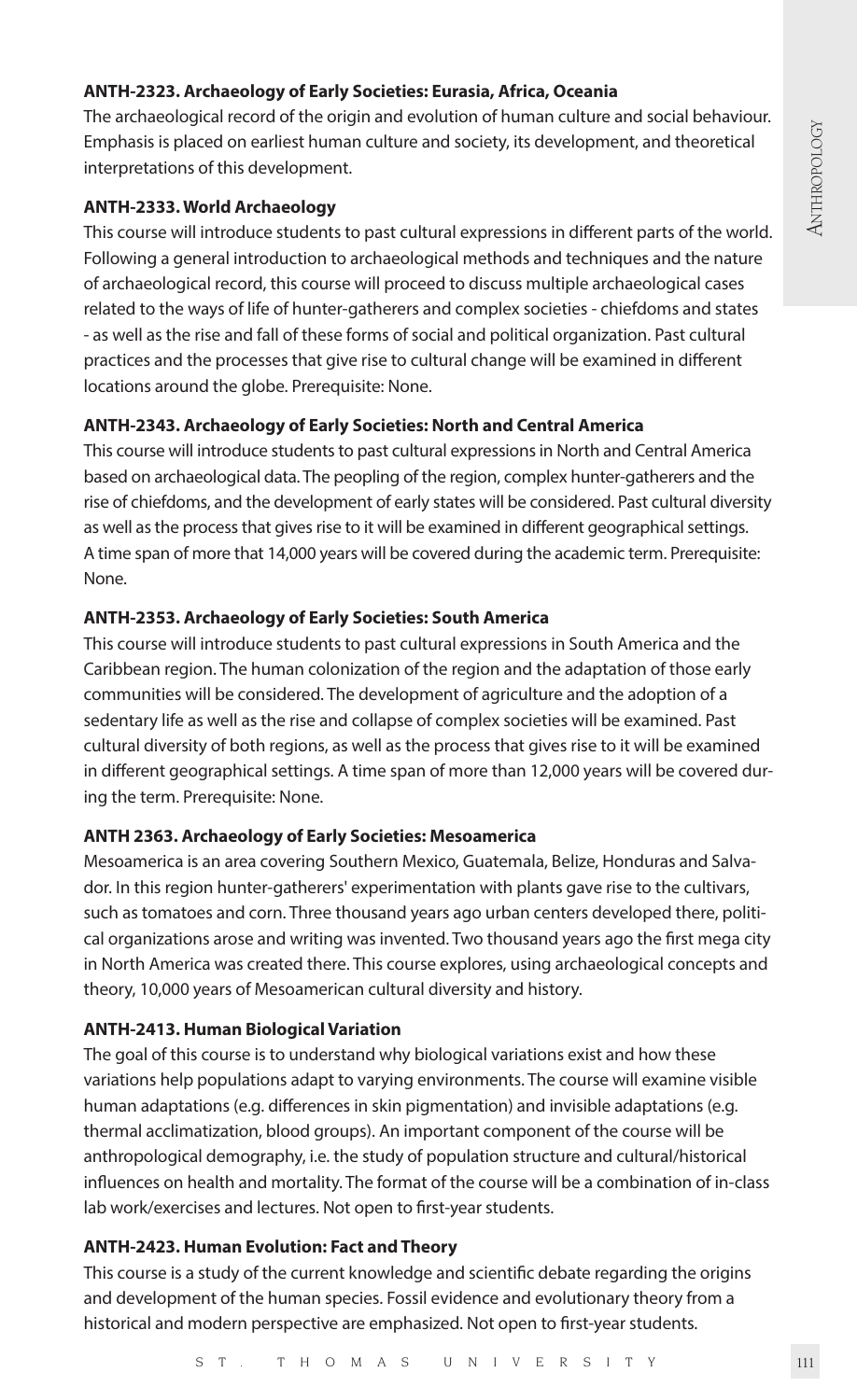#### **ANTH-2443. Human Skeletal Biology**

The focus of this course is the anatomy of the skeletal and skeletal muscular systems of the body. Students will learn the details of both the human and nonhuman skeleton in a concentrated lab format. Not open to first-year students.

# **ANTH-2513. Cultural Anthropology**

This course examines culture both conceptually and in its diverse forms ranging from foraging to peasant and industrial societies. Both non-Western and Western value systems and their social expression in political, economic, and ideological institutions will be studied from crosscultural and historical perspectives. The study of non-Western societies will also be used in a critical examination of contemporary Western industrial societies. Prerequisite: ANTH 1013.

#### **ANTH-2523. Social Anthropology**

This course investigates social forms such as kinship, marriage, descent, age groupings, and interest associations, as well as processes of stratification, change, and social control in society. Ethnographic examples are used to illustrate how social aspects of economy, political order, religion, and language constitute social systems. Prerequisite: ANTH 1013.

#### **ANTH-2533. The Anthropology of Gender**

This course examines male and female roles in a number of different cultural settings, especially non-Western societies. Particular attention is given to the cultural expectations of gender behaviour, the structure of economic opportunities for males and females, and how shifts in opportunity structures impact gender roles. Various examples illustrating the roles of males and females in the context of marriage, domestic group organization, economic decision making and political decision making, will be presented. Prerequisite: ANTH 1013.

# **ANTH-2623. Applied Anthropology**

This course distinguishes between applied and basic anthropological research and examines new career opportunities for anthropologists in such areas as public health, urban and community development, international development, human rights, education, and social services. Important ethical and policy considerations are reviewed within the context of the profession of applied anthropology.

# **ANTH-2633. Anthropology of Music and Sound**

The aim of this course is to examine a range of key issues in ethnomusicology, from the classic works of the discipline to contemporary theories and approaches, and including aesthetic systems, the representation of music, music and cultural change, and the musical articulation of social identity. The course will not only offer an insight into musical diversity in cultures around the world, but will also develop the fundamental view that music both expresses and actively constructs social and cultural realities. Prerequisite: ANTH 1013.

#### **ANTH-3323. Hunter-Gatherers in the Modern World (ENVS)**

This course begins by exploring the definitions of hunter-gatherers and by examining what sets them apart from other peoples. Early evolutionary views of hunter-gatherers are contrasted with current research on the diverse economic foundations of hunter-gatherer societies. The course covers questions of identity, property rights, gender, modes of production, and distribution of resources, drawing upon examples from various geographical areas. Prerequisite: ANTH 1013.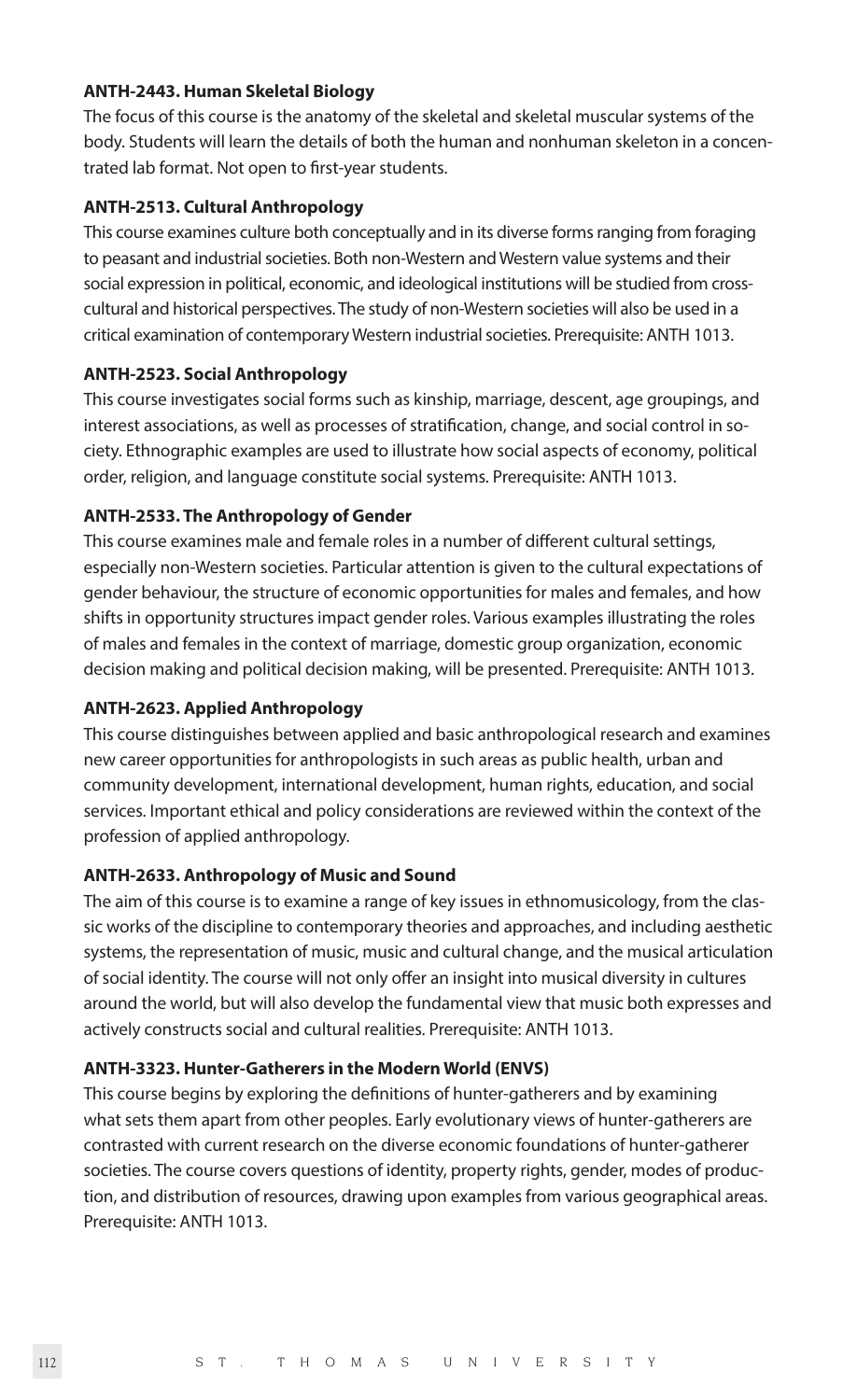# ANTHROPOLOGY **ANTHROPOLOGY**

# **ANTH-3333. Economic Anthropology: Anthropology of Exchange**

This course will explore how anthropologists have examined exchange, sharing, and transfers of goods within and between societies. Since Malinowski and Mauss, anthropologists have focused on gift giving and exchange. In this course we will contrast various forms of exchange paying special attention to the differences between gifts and commodities. We will explore what role money plays in subsistence economies and how some societies use levelling mechanisms to maintain egalitarian distribution. Prerequisite: ANTH 1013.

# **ANTH-3443. Forensic Osteology and Archaeology**

The focus of this course is the application of skeletal biology to the medical-legal investigation of deaths, including description and identification, determination of cause and manner of death, and estimation of time of death, and the collection of physical evidence. The course will be taught in a combined lecture/lab format. Prerequisite: ANTH 2443.

# **ANTH-3453. Medical Anthropology**

Medical anthropology is the study of health and disease patterns in human populations under different ecological settings. It takes an holistic approach, viewing humans as multidimensional biological organisms, social persons, and beings who communicate and maintain cultural systems. Each of these dimensions includes aspects of health maintenance that reflect larger cultural patterns. The focus of the course will be to emphasize a multidimensional view of health and disease in various geographical settings. The course will examine the health implications of interactions between human groups and their physical and biological environments, and how human populations adapt to environmental problems, maintain health, and persist over time.

# **ANTH-3463. Psychological Anthropology (PSYC)**

This course introduces students to psychological anthropology, a major sub-field of cultural anthropology. Though similar to cultural and cross-cultural psychology in that it studies how thought, emotion, and experience relate to social and cultural processes, psychological anthropology is distinct from these fields in psychology in its emphasis on the ethnographic method. Though prior basic familiarity with cultural anthropology is an asset, no other previous knowledge is necessary in order to succeed in this course.

# **ANTH-3643. Anthropology of Religion**

This course emphasizes an understanding of religious phenomena by viewing religion in the context of the diversity of cultures. Prerequisite: None.

# **ANTH-3663. Urban Anthropology**

This course emphasizes a cross-cultural approach to the characteristics of urban society. Major themes of the course include the processes and patterns of urbanization in developing and developed countries, and theories of rural-urban migration. The effects of urbanization on work, family, sense of community, housing, health, education, and recreation will also be examined. Anthropological research methods such as holism and participant observation will be examined and students will have an opportunity to be involved in urban ethnographic research projects. Prerequisite: None.

# **ANTH-3673. Music and Globalization**

This course is an examination of music from different parts of the world with the intent of understanding the significance of music in diverse cultural contexts. The course will take as fundamental the idea that music does not merely express underlying cultural realities, but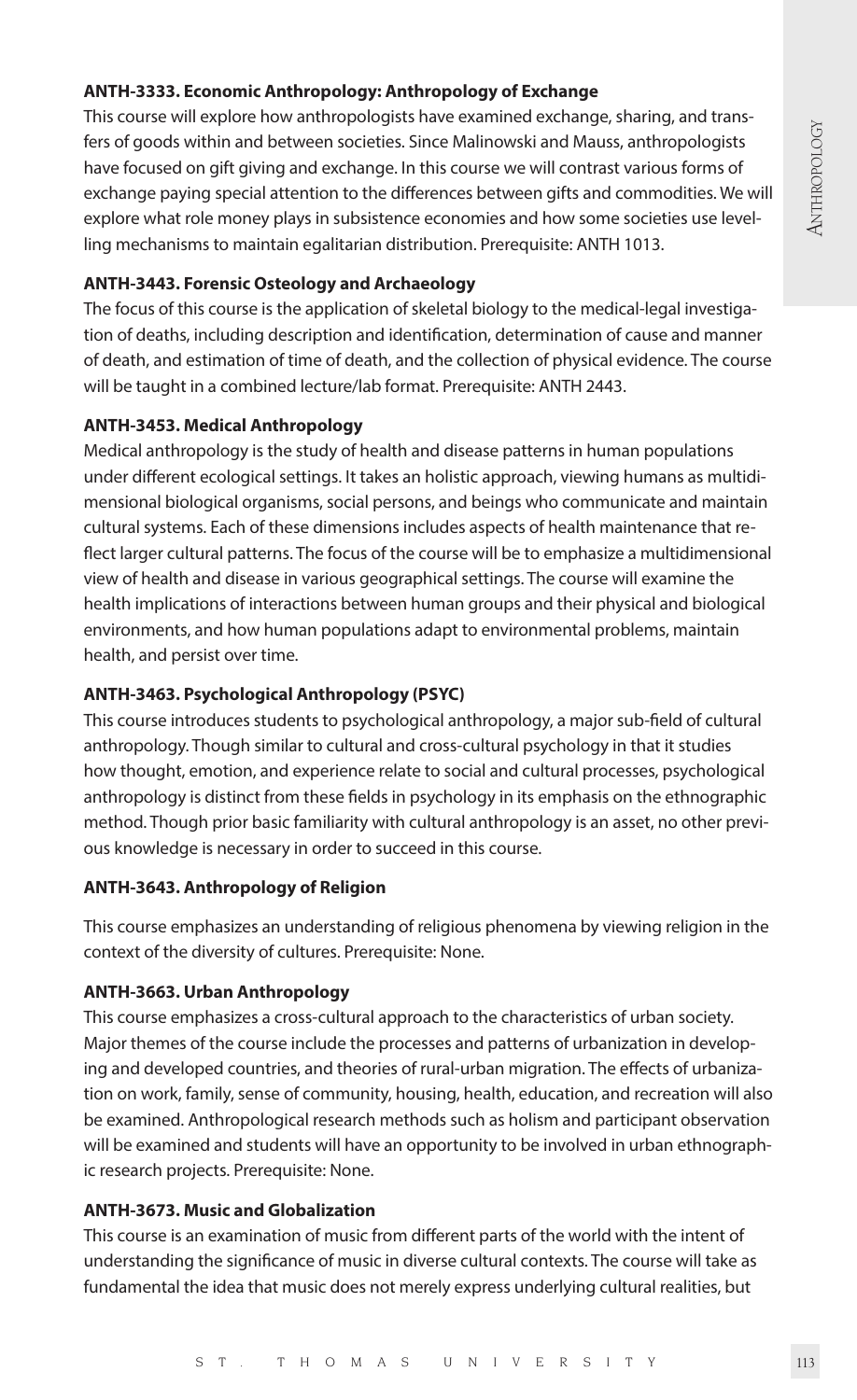plays an active role in constructing those cultural realities. More importantly, however, this course analyzes the cultural, political, and economic implications of the process whereby a wide range of the world's musics have been commodified and sold in the global music marketplace through the mediation of the global music industry. Prerequisite: None.

# **ANTH-3683. The Anthropology of Sport**

This course examines the role of sport cross- culturally in both Western and non-Western societies. It will focus on the role of sport in politics, religion, economics and mass media, surveying such issues as socialization, the social construction of identity, class, gender, ethnicity, ideology, power, representation and ritual. These issues will be addressed through in-class activity and fieldwork involving sporting events. Prerequisite: None.

#### **ANTH-3693. Media Anthropology**

What role do media play in cultural production and maintenance? Our primary concern will be to analyze the ways people engage with communications media to confer cultural meanings on their surroundings, to forge social relations, and to negotiate power. We will deal with questions of coding and decoding; the manipulation of audiences, audience reception, class relations maintained through media and examine the notion of cultural imperialism among others. We will also address some of the practical and theoretical issues anthropological media research poses looking to media production, circulation and reception in various parts of the world. This course reviews the burgeoning literature in media and new-media anthropology and draws on specific cases throughout the world and across media to highlight methodological and conceptual challenges. The general aim is to promote interest and independent inquiry into this relatively new field of anthropological study. Prerequisite: ANTH 1013.

#### **ANTH-3723. Human Ecology (ENVS)**

Since its beginning, anthropology has been interested in the relationship between people and the geographical setting where cultures develop. The history of the discipline is full of contrasting examples in which nature and culture are used, within different conceptual and methodological frames, to explain cultural change, social structure, cultural development, and landscape history, among other topics. The main objective of this course is to explore such different approaches using examples from different biogeographical regions. Prerequisite: None.

# **ANTH-3803. Reading Ethnography**

This is a course in reading ethnographic literature. It emphasizes reading comprehensively and profoundly in order to gain a fuller appreciation of different cultures, and it examines issues of translating cultures into the terms of our own Western understanding. Reading examples range from classic ethnographies to recent experimental designs in writing culture. Prerequisite: None.

#### **ANTH-3806. Readings in Anthropological Theory**

This course is an intensive reading and seminar discussion on selected recent anthropological theories. Students will read and analyze original works from the second half of the 20th century to the present in an attempt to evaluate their explanatory value and their consequences in the development of anthropology as an academic discipline.

Prerequisite: ANTH 1013 and one area ethnography course. Anthropology majors must take this course in their third year of study.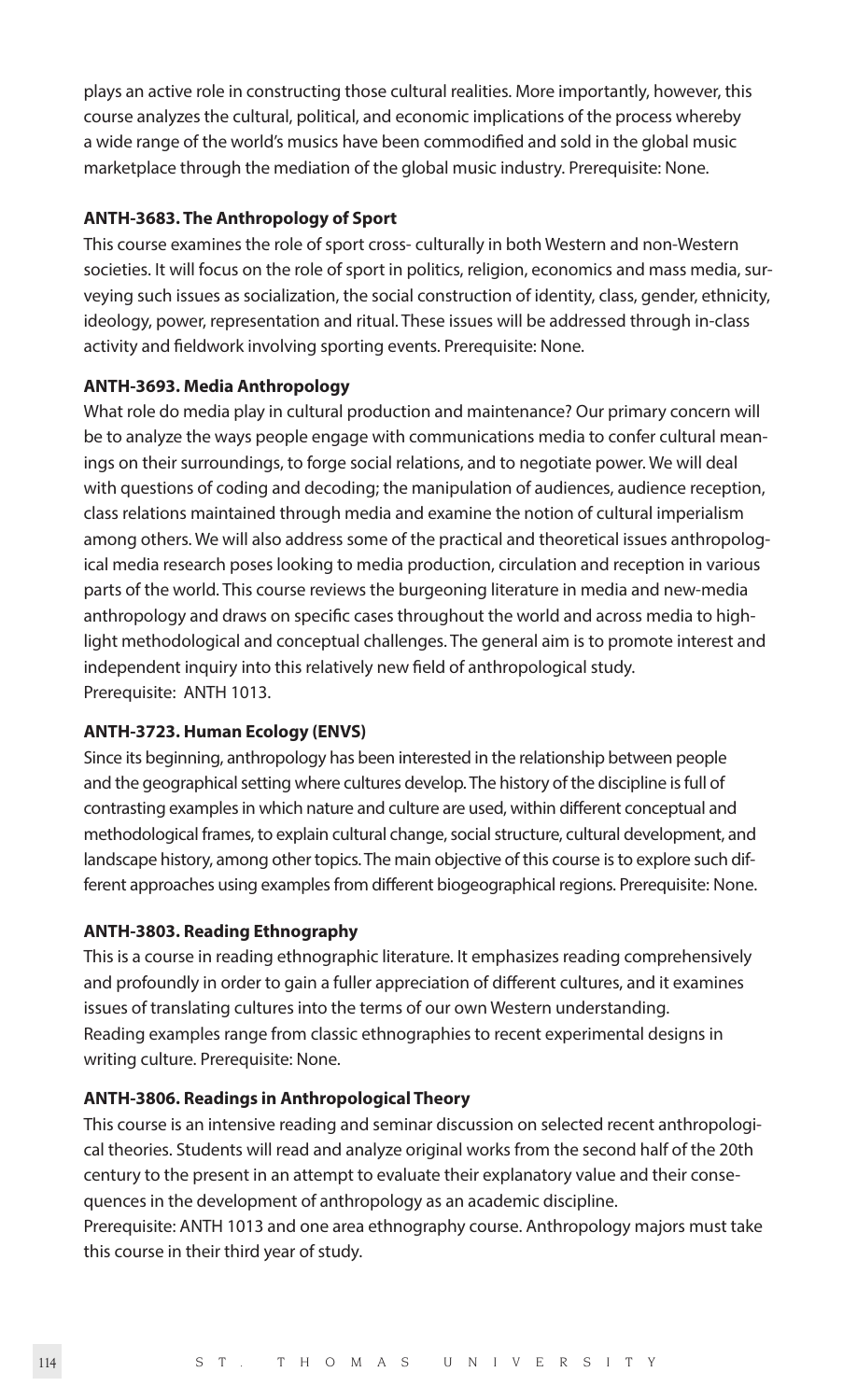#### **ANTH-3913. Research Methods: Introduction to Qualitative Research Methods**

There are two main goals in this course. The primary one is to familiarize students with some of the basic research methods that anthropologists use to construct ethnographiccase studies. In the course, the student will gain experience in gathering, recording, interpreting, and presenting qualitative research material. At the same time, we will consider the close relationship between data collection and ethnographic writing. In relation to the latter, students will carry out exercises designed to aid them in developing a clear and concise style of both more formal writing and less formal note taking. The overall goal of the class will be to learn to collect, analyze, and clearly present ethnographic data. Prerequisite: ANTH 1013 and one area ethnography course. Anthropology majors must take this course in their third year of study.

# **ANTH-4003. Issues in Anthropology**

This is an advanced course in anthropological theory which focuses on an issue or set of issues that are of particular concern in anthropology today. The course will be oriented around intensive reading and discussion of theoretical materials drawn from anthropology and allied disciplines. Possible issues include the dialectic between structure and agency, the commensurability and translation of cultures, power and knowledge, and the writingof ethnographic texts, among others. Honours students may be required to fulfill separate course requirements from Majors. Prerequisites: ANTH 3806 and ANTH 3913. Anthropology majors must take this course in their final year of study. Register with permission by instructor.

# **ANTH-4013. Honours Seminar in Anthropology**

This course is designed to help you with your Honours thesis requirement. It involves both practical work on your own thesis and a consideration of the written work of various anthropologists. The course will include a consideration of the importance of both macro (largescale) and micro (small-scale) levels of analysis for contemporary ethnographic production. Special attention will be given to the fit between theory and empirical evidence. Both classic and new experimental styles of writing anthropology will receive consideration. Prerequisites: ANTH 3806 and ANTH 3913.

# **ANTH-4023. Celtic Musics and Invented Traditions in Atlantic Canada**

This course examines the musical traditions of the Irish and Scottish diasporas in Atlantic Canada. The course materials consider the historical context of Irish and Scottish migration to Atlantic Canada in the 18th and 19th centuries, contact and cross-fertilization with other musics in the region, the development of locally-specific musical traditions (related to, but not the same as, Irish and Scottish musics), folk revivalism in the second half of the 20th century, and contemporary musical genres and practices. This course is intended for fourth-year students. Prerequisite: At least 15 credit hours in ANTH, or permission of the instructor.

# **ANTH-4443. Applied Forensic Anthropology**

The focus of this course is the analysis of specific cases in forensic anthropology, demonstrating how the various components of the law enforcement agencies become involved, and at what stage. The class will analyze the skeletal material associated with each case and do background research as a means of solving the case. The format of the course will be mainly in-class lab work accompanied by extensive research and off-campus visits. Limited enrollment. Prerequisite: ANTH 3443 and permission of the instructor.